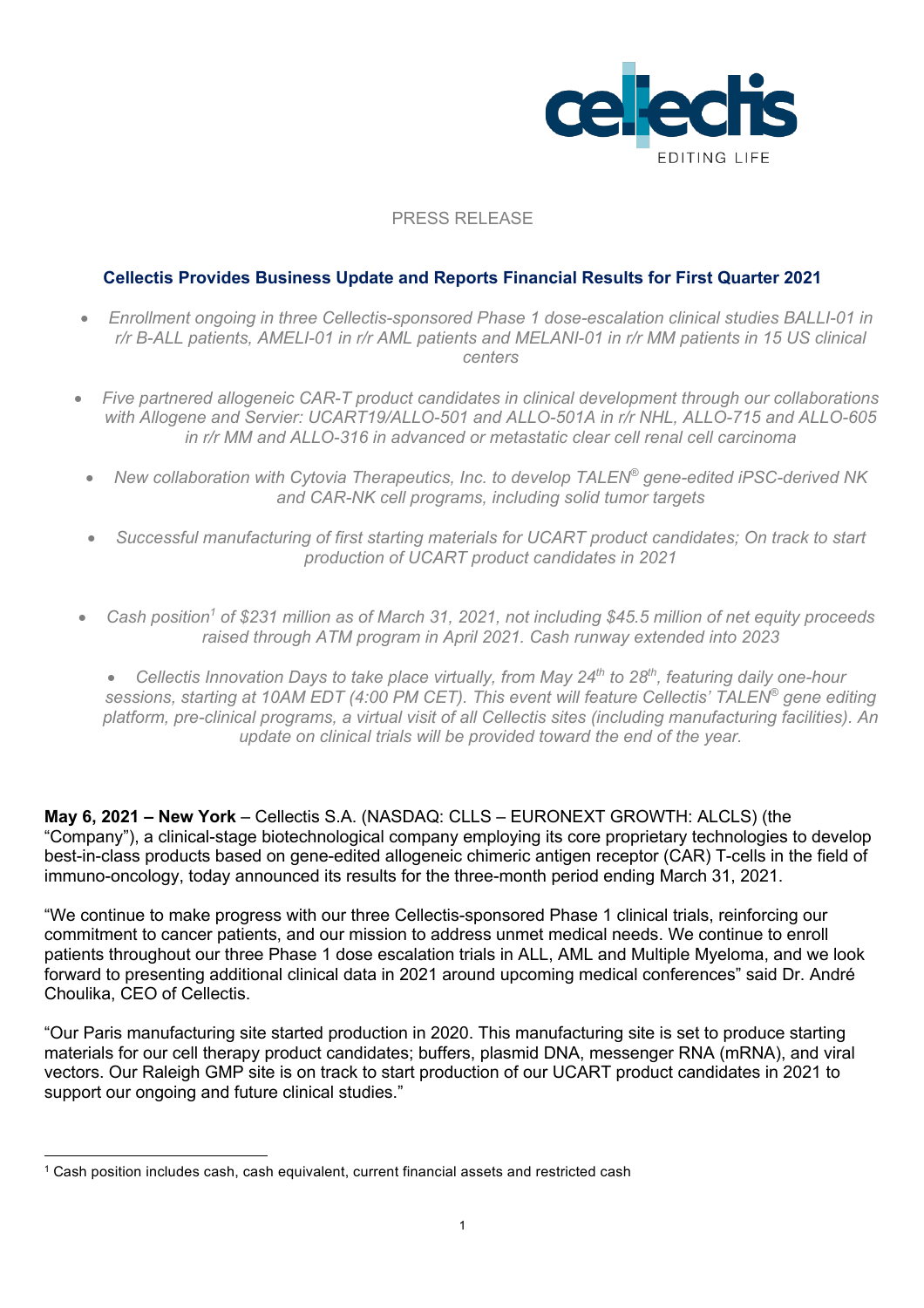"As we approach several development milestones during the second half of 2021, we are excited to expand both our CAR-T and gene editing platforms with new IND filings in the cell and gene therapy space. To that point, I am pleased to announce our upcoming event, *Cellectis Innovation Days*. This *virtual* event will convene daily from May  $24^{th}$  to May  $28^{th}$ , 2021, with one hour-long episode per day. Each of the five "episodes" will begin each morning at 10AM EDT (4 PM CET)."

"Scientists will provide an inside look into the Company's product candidates pipeline, and will feature our TALEN® gene editing platform, pre-clinical cell therapy programs, as well as a virtual tour of our new manufacturing sites in Paris and Raleigh. Each episode will be followed by a live Q&A with Cellectis leaders and collaborators. Please join us for this event."

To learn more or to sign up for one, or *all* of *Cellectis Innovation Days*, please visit this link."

# **First Quarter 2021 and Recent Highlights**

# **Proprietary Allogeneic CAR T-Cell Development Programs**

# *UCART22 in patients with Relapsed or Refractory B cell Acute Lymphoblastic Leukemia (r/r B-ALL)*

- UCART22 is an allogeneic, TALEN® gene-edited CAR T-cell product candidate targeting CD22
- It is being evaluated in the BALLI-01 Phase 1, multi-center dose-escalation clinical study in patients with relapsed or refractory B cell Acute Lymphoblastic Leukemia (r/r B-ALL)
- BALLI-01 is currently enrolling patients with the  $FCA<sup>2</sup>$  lymphodepletion regimen
- Initial clinical data reported in December 2020 at American Society of Hematology (ASH) Annual Meeting showed two complete remission with incomplete hematologic recovery (CRi) (with one converting to complete remission by day 42) in five evaluable patients, at dose level 1 and dose level 2 using  $FC<sup>3</sup>$ lymphodepletion regimen
- Initial activity observed in heavily treated pre-treated patients including CD-19 directed therapies.
- Subject to study progress and data, Cellectis expects to present data on cohorts of patients treated with FCA lymphodepletion by end of 2021, at an upcoming medical conference.

# *UCART123 in patients with Relapsed or Refractory Acute Myeloid Leukemia (r/r AML)*

- UCART123 is an allogeneic, TALEN® gene-edited CAR T-cell product candidate targeting CD123
- It is being evaluated in the AMELI-01 Phase 1, multi-center dose-escalation clinical study in patients with relapsed or refractory acute myeloid leukemia
- AMELI-01 is currently enrolling at dose level 2 using FCA<sup>2</sup> lymphodepletion regimen.

## **UCARTCS1 in patients with** *relapsed/ refractory multiple myeloma*

- UCARTCS1 is an allogeneic, TALEN® gene-edited CAR T-cell product candidate targeting the CD2 subset-1 (CS1) antigen
- It is being evaluated in the MELANI-01 Phase 1, multi-center dose-escalation clinical study in patients with relapsed or refractory multiple myeloma.
- MELANI-01 is currently enrolling at dose level (-1) following lift of clinical hold in November 2020

 $2$  FCA= fludarabine + cyclophosphamide + alemtuzumab

 $3$  FC = fludarabine + cyclophosphamide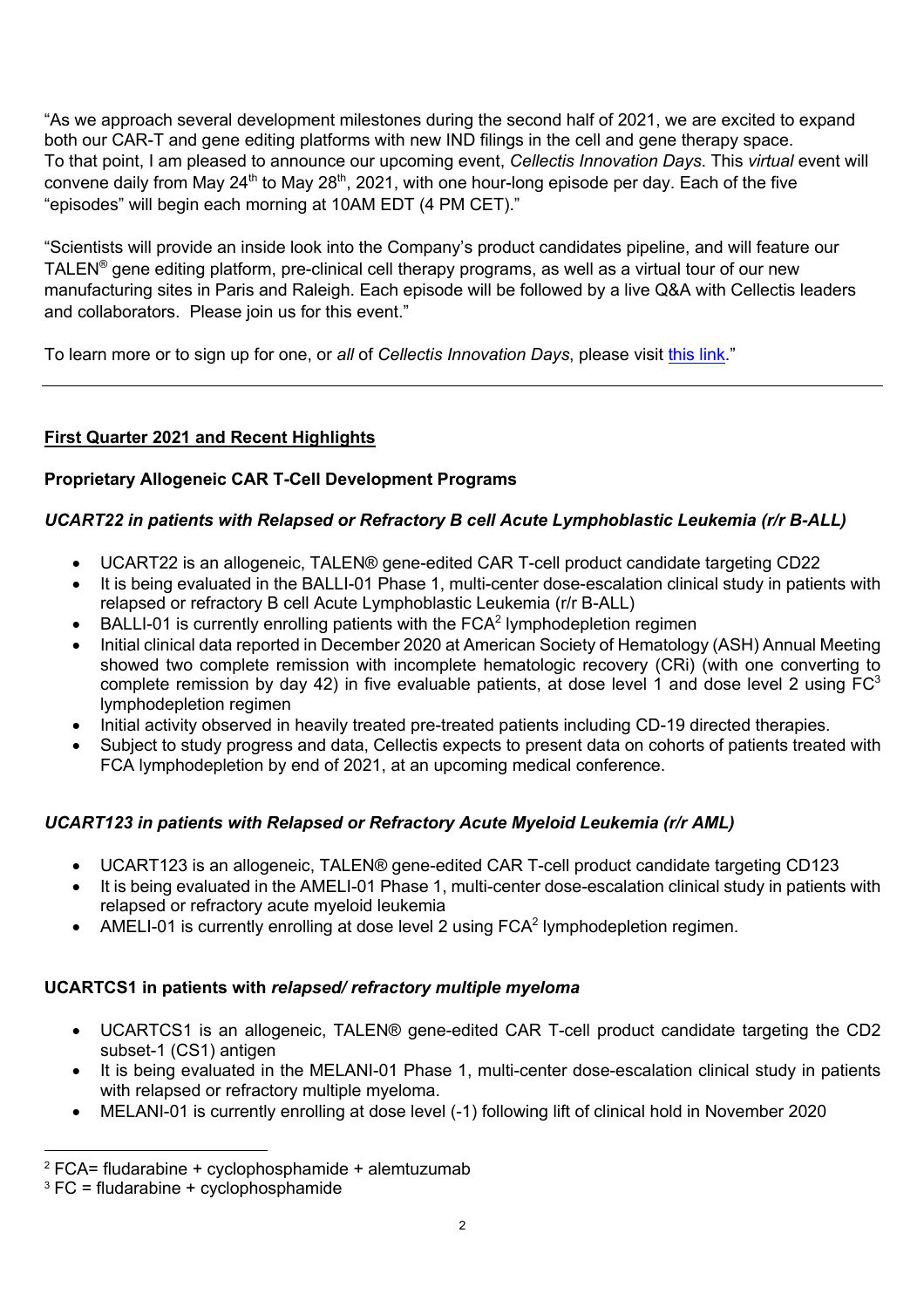- Oral Presentation to be given at the *ASGCT 24th Annual Meeting* summarizing preliminary translational data obtained from the first patients enrolled prior to clinical hold
	- o Abstract title: *UCARTCS1, an Allogeneic CAR T-Cell Therapy Targeting CS1 in Patients with Relapsed or Refractory Multiple Myeloma (RRMM): Preliminary Translational Results from a First-in-Human Phase I Trial (MELANI-01)*
	- o *Virtual presentation on May 12 at 6:45pm ET*

### **Partnered Allogeneic CAR T-Cell Development Programs**

UCART19/ALLO-501 and ALLO-501A (targeting CD19) are being jointly developed under a collaboration agreement between Servier and Allogene based on an exclusive license granted by Cellectis to Servier. ALLO-501 and ALLO-501A utilize Cellectis' technologies. Servier grants to Allogene exclusive rights to ALLO-501 and ALLO-501A in the U.S., while Servier retains exclusive rights for all other countries.

BCMA and CD70 are CAR targets exclusively licensed by Cellectis to Allogene. ALLO-715, ALLO-605 (both targeting BCMA) and ALLO-316 (targeting CD70) utilize TALEN® gene-editing technology pioneered and controlled by Cellectis. Allogene holds global development and commercial rights for these investigational candidates.

#### *ALPHA and ALPHA2 investigating ALLO-501 and ALLO-501A, respectively, in relapsed/refractory non-Hodgkin lymphoma (r/r NHL)*

Allogene announced that data from the dose escalation Phase 1 ALPHA study of ALLO-501 in r/r NHL will be jointly presented with initial data from the ALPHA2 study of ALLO-501A at the American Society of Clinical Oncology (ASCO) annual meeting. The presentation will include longer-term follow-up from the initial cohort of patients reported at ASCO 2020, additional data on patients treated subsequent to ASCO 2020, dose escalation data from ALPHA2, and initial results from patients treated with consolidation dosing of ALLO-501 and ALLO-501A. On May 19, 2021, Allogene will host a virtual CD19 Forum focused on clinical data being presented at ASCO.

Subject to further study progress and data, Allogene plans to initiate a potentially pivotal Phase 2 trial of ALLO-501A by the end of 2021.

### *UNIVERSAL trial investigating ALLO-715 and IGNITE trial investigating ALLO-605 in relapsed/refractory multiple myeloma (r/r MM)*

Our partner Allogene announced that the U.S. Food and Drug Administration (FDA) granted Regenerative Medicine Advanced Therapy (RMAT) designation to ALLO-715, Allogene's most advanced allogeneic CAR-T candidate for r/r MM. The designation follows proof-of-concept data from the Phase 1 UNIVERSAL trial in heavily pretreated, r/r MM patients, which demonstrated for the first time that an allogeneic CAR-T therapy directed at BCMA can achieve clinical responses while eliminating the need for bridging therapy or delays in treatment associated with manufacturing. Patient dosing has begun in the portion of the UNIVERSAL trial investigating ALLO-715 in combination with nirogacestat in patients with r/r MM. Nirogacestat is an investigational gamma secretase inhibitor being developed by SpringWorks Therapeutics.

Allogene also announced that the FDA cleared the Investigational New Drug (IND) application to evaluate ALLO-605, its first TurboCAR T™ therapy candidate, for use in relapsed/refractory MM. TurboCAR technology, developed by Allogene, allows cytokine activation signaling to be engineered selectively into CAR-T cells to potentially improve efficacy, overcome exhaustion, and reduce cell dose requirements. The Phase 1 IGNITE trial will evaluate escalating doses of ALLO-605 beginning in mid-2021.

#### *TRAVERSE trial investigating ALLO-316 in advanced or metastatic clear cell renal cell carcinoma*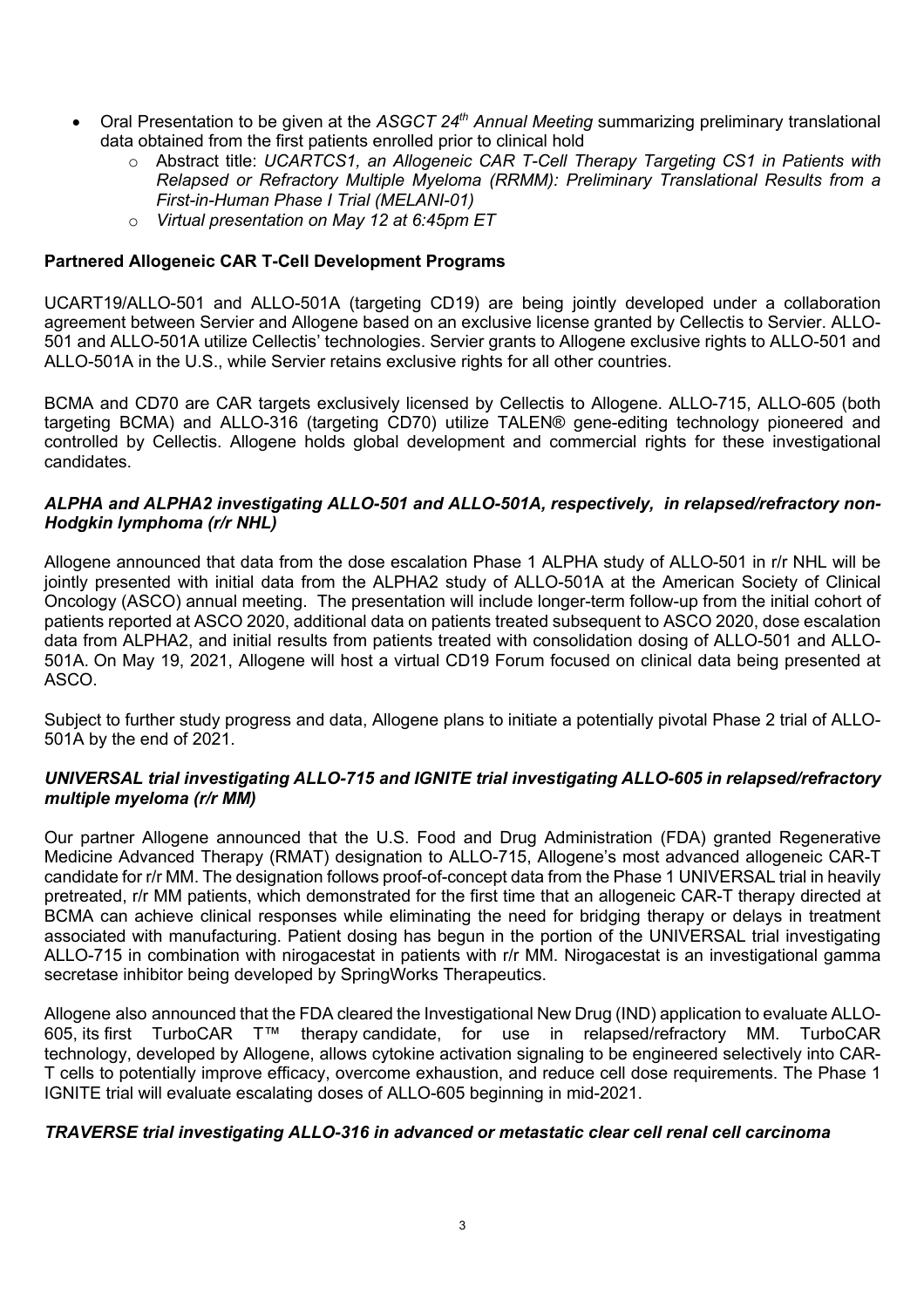Allogene announced that patient dosing has begun in the Phase 1 TRAVERSE trial examining safety, tolerability, anti-tumor efficacy, pharmacokinetics and pharmacodynamics of ALLO-316, Allogene's first allogeneic CAR-T candidate for solid tumors, in patients with advanced or metastatic clear cell renal cell carcinoma. Cellectis is eligible to receive from Allogene a milestone payment of \$5 million associated with the initiation of patient dosing for ALLO-316.

TurboCAR™ is a trademark of Allogene Therapeutics, Inc.

## **Corporate Updates:**

- On March 29, 2021, Cellectis announced the commencement of an At-The-Market (ATM) program, pursuant to which it may, from time to time, offer and sell to eligible investors a total gross amount of up to \$125.0 million of American Depositary Shares ("ADS"). Each ADS represents one ordinary share of the Company.
- On April 9, 2021, the Company announced that it completed sales of approximately \$47 million of ADS pursuant to the ATM program, comprising an aggregate of 2,415,630 new ADSs and the same number of underlying new ordinary shares have been issued to existing and new investors at an at-the-market price of \$19.50 per new ADS. The Company currently intended to use the net proceeds (i) to fund the research and development of its product candidates, (ii) to pursue new human therapeutics approaches based on its proprietary gene editing technology outside of oncology, (iii) to fund manufacturing activity in its proprietary state-of-the-art facility in Raleigh, North Carolina, and (iv) for working capital and general corporate purposes.

#### **New Partnerships**

### *Cytovia Therapeutics*

In February 2021, Cellectis announced a research and development agreement with Cytovia Therapeutics to develop TALEN® gene-edited induced Pluripotent Stem Cell (iPSC)-derived Natural Killer (NK) and CAR-NK cells.

As per the Cytovia Agreement, Cellectis is eligible to receive an equity stake of \$15 million in Cytovia stock or an upfront cash payment of \$15 million if certain conditions are not met by December 31, 2021. Cellectis also received an option to participate in certain future financing rounds by Cytovia.

In addition to this financial consideration, the Cytovia Agreement provides for aggregate additional payment of up to \$760 million of development, regulatory and sales milestones from Cytovia to Cellectis. Cellectis will also receive single-digit royalty payments on the net sales of the partnered products commercialized by Cytovia.

Cellectis will develop custom TALEN®, which Cytovia will use to edit iPSCs to derive in NK and CAR-NK cells for therapeutic use in several cancer indications. Cytovia will be responsible for the differentiation and expansion of the gene-edited iPSC master cell bank into NK cells and will conduct the pre-clinical evaluation, clinical development, and commercialization of the mutually-agreed-upon selected therapeutic candidates. Cellectis is granting Cytovia a worldwide license to its TALEN® gene-editing technology, enabling Cytovia to modify NK cells addressing multiple gene targets for therapeutic use in several cancer indications.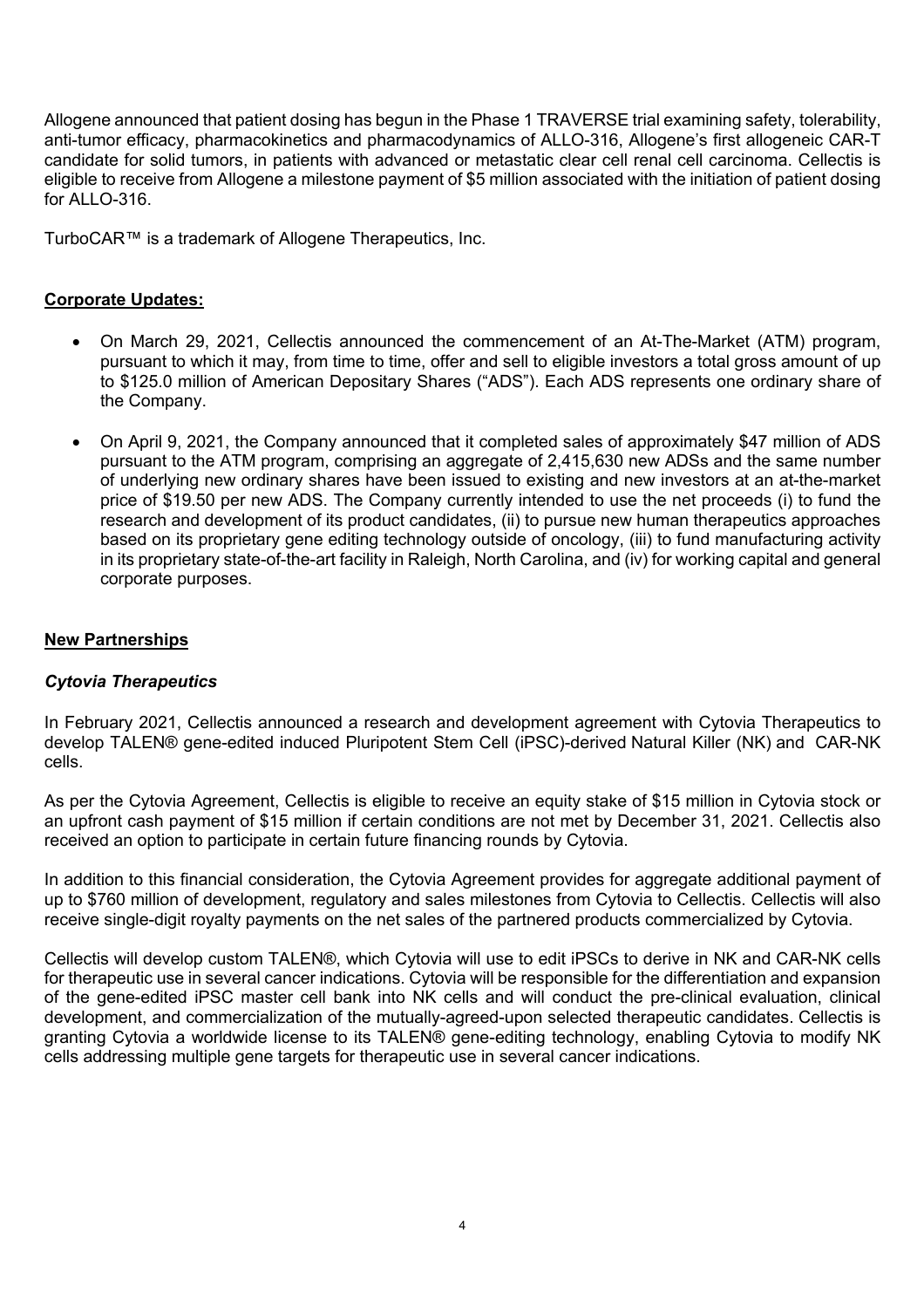### **Manufacturing Facilities**

Construction of Cellectis' in-house manufacturing facility in Paris is now complete. The 14,000 square foot manufacturing facility is designed to produce Cellectis' critical raw and starting material supplies for UCART clinical studies and commercial products. The Paris facility launched operations in December 2020, manufacturing plasmids starting materials. Currently, the Paris site is focusing on mRNA production for TALEN®, its quality control laboratory is functional, and the site remains on track for the manufacturing of vectors.

Cellectis' in-house manufacturing facility in Raleigh remains on track for its anticipated go-live date for the production of GMP UCART product candidate batches in 2021. The 82,000 square foot commercialscale manufacturing facility is designed to provide GMP manufacturing for clinical supplies and commercial manufacturing upon regulatory approval.

During the first quarter of 2021, the Company's GMP quality control laboratories in Raleigh became functional, with method transfer and qualification activities underway. The facility's Drug Substance/Drug Product site is approaching the end of manufacturing and undergoing qualification activities for the facility, equipment, and systems. Additionally, hands-on process and equipment training by Cellectis operations staff on process is ongoing.

### **Financial Results**

The interim condensed consolidated financial statements of Cellectis, which consolidate the results of Calyxt, Inc. of which Cellectis is a 64.5% stockholder (as of March 31, 2021), have been prepared in accordance with International Financial Reporting Standards, or IFRS, as issued by the International Accounting Standards Board ("IFRS").

We present certain financial metrics broken out between our two reportable segments – Therapeutics and Plants – in the appendices of this Q1 2021 financial results press release.

### **First Quarter Financial Results**

**Cash:** As of March 31, 2021, Cellectis, including Calyxt, had \$231 million in consolidated cash, cash equivalents, current financial assets and restricted cash of which \$211 million are attributable to Cellectis on a stand-alone basis. This compares to \$274 million in consolidated cash, cash equivalents, current financial assets and restricted cash as of December 31, 2020 of which \$244 million was attributable to Cellectis on a stand-alone basis. This net decrease of \$43 million primarily reflects (i) \$41 million of net cash flows used in operating, investing and lease financing activities of Cellectis, (ii) \$10 million of net cash flows used in operating, capital expenditures and lease financing activities of Calyxt and (iii) \$4 million of unfavorable FOREX impact which was partially offset by \$12 million proceeds from stock options exercises at Cellectis. We believe that the consolidated cash, cash equivalents, current financial assets and restricted cash position of Calyxt as of March 31, 2021 will be sufficient to fund its operations into the second half of 2022 while amounts attributable to Cellectis after taking into consideration \$45.5 million of net equity proceeds raised from the Company's "At the Market" (ATM) program in April 2021 will be sufficient to fund Cellectis operations into early 2023.

**Revenues and Other Income:** Consolidated revenues and other income were \$28 million for the three months ended March 31, 2021 compared to \$52 million for the three months ended March 31, 2020. 82% of consolidated revenues and other income was attributable to Cellectis in the first quarter of 2021. This decrease between the first quarters of 2021 and 2020 was mainly attributable to a \$28 million upfront payment received in March 2020 and the recognition of \$19 million of other previously-received upfront and milestone payments on the five released targets based on the March 2020 amendment of the License, Development and Commercialization Agreement signed with Servier which was partially offset by (i) the recognition of \$15 million in Cytovia stock or an upfront non-cash payment of \$15 million if certain conditions are not met by December 31, 2021, (ii) the recognition of a \$5 million milestone payment from Allogene related to the Phase 1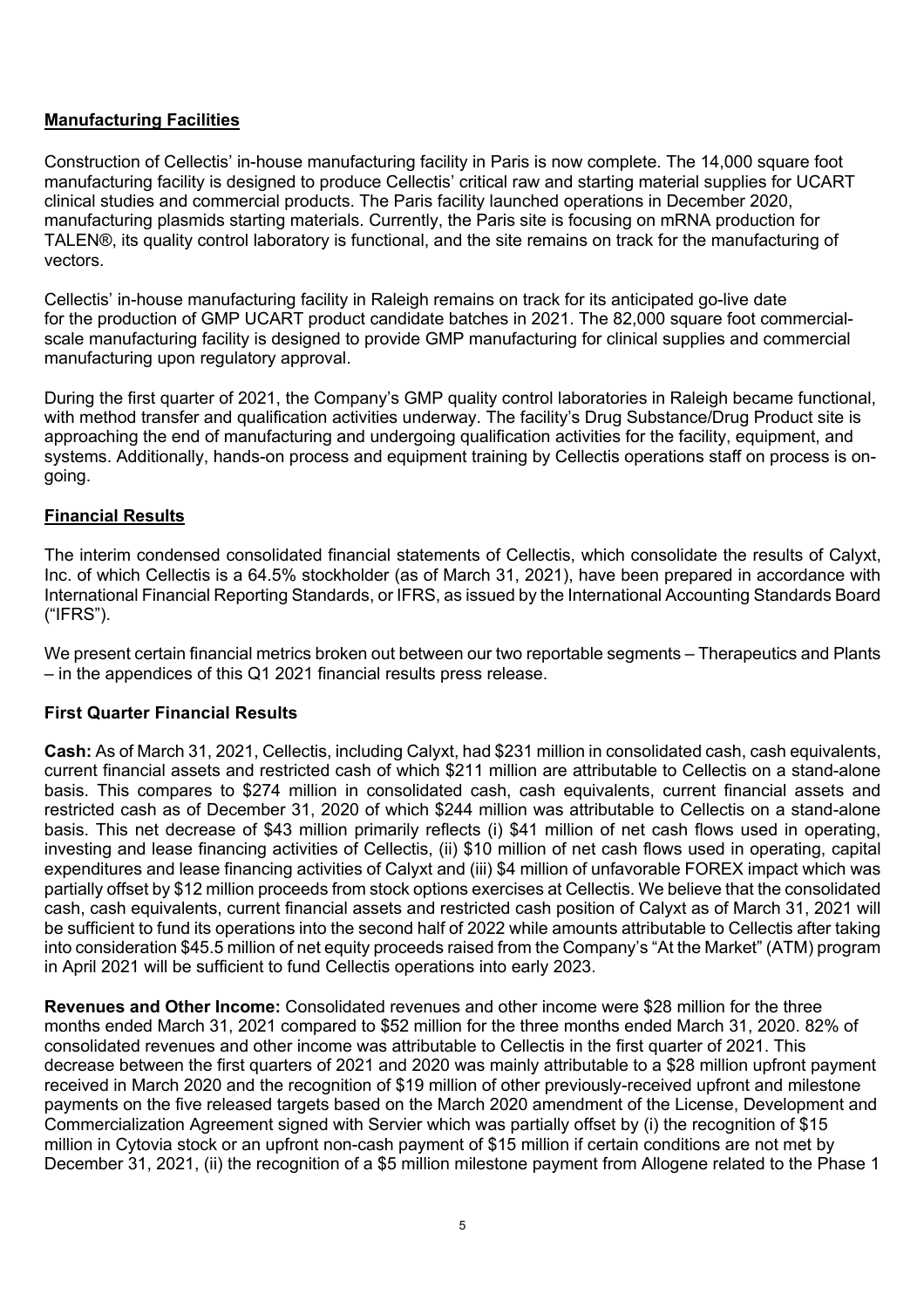clinical study for ALLO-316, in advanced or metastatic clear cell renal cell carcinoma, which will occur in second quarter of 2021 and by (iii) \$ 3 million from higher high oleic soybean revenues at Calyxt.

**Cost of Revenues:** Consolidated cost of revenues were \$8 million for the three-month period ended March 31, 2021 compared to \$5 million for the three-month period ended March 31, 2020. This increase was primarily explained by the cost of products sold during the period by Calyxt.

**R&D Expenses:** Consolidated R&D expenses were \$31 million for the three-month period ended March 31, 2021 compared to \$21 million for the three-month period ended March 31, 2020. 90% of consolidated R&D expenses was attributable to Cellectis in the first quarter of 2021. The \$10 million increase between the first quarters of 2021 and 2020 was primarily attributable to (i) higher wages and salaries and social charges on stock option grants of \$5 million and to (ii) higher purchases, external and other expenses of \$6 million which was partially offset by lower non-cash stock-based compensation expenses of \$1 million.

**SG&A Expenses:** Consolidated SG&A expenses were \$9 million for the three-month period ended March 31, 2021 compared to \$12 million for the three-month period ended March 31, 2020. 53% of consolidated SG&A expenses was attributable to Cellectis in the first quarter of 2021. The \$3 million decrease was attributable to (i) lower non-cash stock-based compensation expenses of \$4 million and to (ii) lower purchases, external and other expenses of \$1 million which was partially offset by higher wages and salaries and social charges on stock option grants of \$2 million.

**Net Income (loss) Attributable to Shareholders of Cellectis:** The consolidated net loss attributable to Shareholders of Cellectis was \$12 million (or \$0.28 loss per share) for the three-month period ended March 31, 2021, of which \$6 million was attributed to Cellectis, compared to an income of \$20 million (or \$0.47 income per share) for the three-month period ended March 31, 2020, of which \$28 million was attributable to Cellectis. This \$32 million decrease in net gain between the first quarters of 2021 and 2020 was primarily driven by a decrease in revenues and other income of \$24 million and by an increase in operating expenses of \$10 million which was partially offset by an increase in net financial gains of \$2 million.

### **Adjusted Net Income (Loss) Attributable to Shareholders of Cellectis:**

The consolidated adjusted net loss attributable to Shareholders of Cellectis was \$11 million (or \$0.26 loss per share) for the three-month period ended March 31, 2021, of which \$4 million was attributable to Cellectis, compared to an income of \$24 million (or \$0.57 income per share) for the three-month period ended March 31, 2020, of which \$31 million was attributable to Cellectis. Please see "Note Regarding Use of Non-IFRS Financial Measures" for reconciliation of IFRS net income (loss) attributable to shareholders of Cellectis to adjusted net income (loss) attributable to shareholders of Cellectis.

We currently foresee focusing our cash spending at Cellectis for the Full Year of 2021 in the following areas:

- Supporting the development of our deep pipeline of product candidates, including the manufacturing and clinical trial expenses of UCART123, UCART22, UCARTCS1 and new product candidates, and
- Operating our state-of-the-art manufacturing capabilities in Paris, France, and Raleigh, NC; and
- Continuing strengthening our manufacturing and clinical departments, including hiring talented personnel.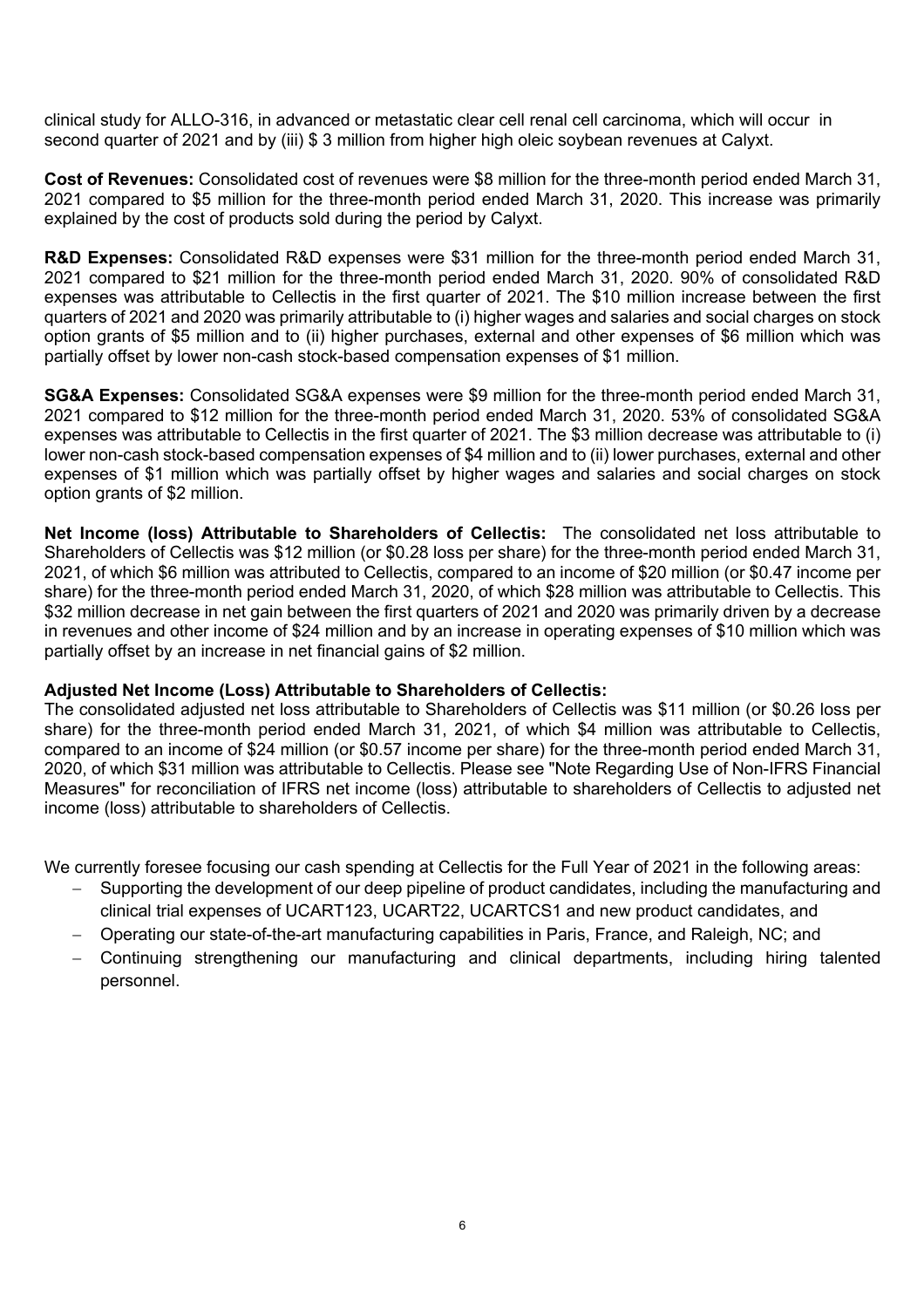### **CELLECTIS S.A. (unaudited) STATEMENT OF CONSOLIDATED FINANCIAL POSITION (\$ in thousands, except per share data)**

|                                                       | As of             |                |  |  |
|-------------------------------------------------------|-------------------|----------------|--|--|
|                                                       | December 31, 2020 | March 31, 2021 |  |  |
| <b>ASSETS</b>                                         |                   |                |  |  |
| <b>Non-current assets</b>                             |                   |                |  |  |
| Intangible assets                                     | 1,584             | 1,604          |  |  |
| Property, plant, and equipment                        | 71,673            | 75,403         |  |  |
| Right-of-use assets                                   | 73,845            | 71,213         |  |  |
| Other non-current financial assets                    | 7,007             | 22,105         |  |  |
| <b>Total non-current assets</b>                       | 154,109           | 170,325        |  |  |
| <b>Current assets</b>                                 |                   |                |  |  |
| Inventories                                           | 1,606             | 5,315          |  |  |
| Trade receivables                                     | 5,171             | 6,385          |  |  |
| Subsidies receivables                                 | 10,703            | 12,535         |  |  |
| Other current assets                                  | 29,643            | 22,257         |  |  |
| Cash and cash equivalent and Current financial assets | 268,239           | 225,895        |  |  |
| <b>Total current assets</b>                           | 315,362           | 272,387        |  |  |
| <b>TOTAL ASSETS</b>                                   | 469,471           | 442,712        |  |  |
| <b>LIABILITIES</b>                                    |                   |                |  |  |
| <b>Shareholders' equity</b>                           |                   |                |  |  |
| Share capital                                         | 2,785             | 2,801          |  |  |
| Premiums related to the share capital                 | 863,912           | 869,696        |  |  |
| Currency translation adjustment                       | (4,089)           | (12, 363)      |  |  |
| Retained earnings                                     | (505, 961)        | (586, 339)     |  |  |
| Net income (loss)                                     | (81,074)          | (11, 868)      |  |  |
| <b>Total shareholders' equity - Group Share</b>       | 275,573           | 261,926        |  |  |
| Non-controlling interests                             | 33,273            | 27,818         |  |  |
| <b>Total shareholders' equity</b>                     | 308,846           | 289,744        |  |  |
| <b>Non-current liabilities</b>                        |                   |                |  |  |
| Non-current financial liabilities                     | 28,836            | 27,990         |  |  |
| Non-current lease debts                               | 75,764            | 73,398         |  |  |
| Non-current provisions                                | 4,010             | 3,549          |  |  |
| Non-current liabilities                               |                   | 1,109          |  |  |
| <b>Total non-current liabilities</b>                  | 108,610           | 106,047        |  |  |
| <b>Current liabilities</b>                            |                   |                |  |  |
| <b>Current lease debts</b>                            | 6,696             | 6,985          |  |  |
| Trade payables                                        | 24,609            | 24,682         |  |  |
| Deferred revenues and deferred income                 | 452               | 264            |  |  |
| <b>Current provisions</b>                             | 1,131             | 1,126          |  |  |
| Other current liabilities                             | 19,127            | 13,865         |  |  |
| <b>Total current liabilities</b>                      | 52,015            | 46,922         |  |  |
| TOTAL LIABILITIES AND SHAREHOLDERS' EQUITY            | 469,471           | 442,712        |  |  |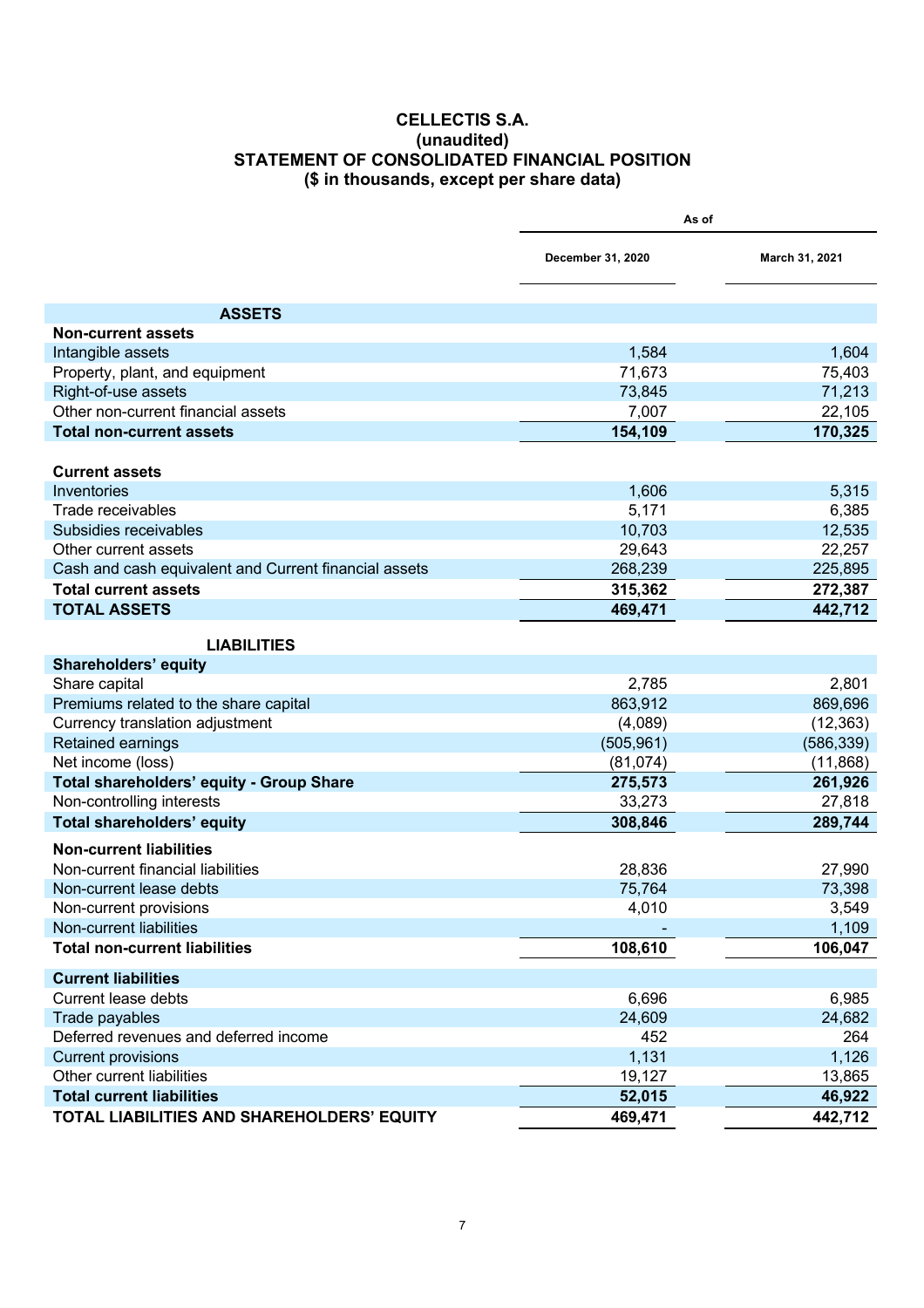### **CELLECTIS S.A. STATEMENT OF CONSOLIDATED OPERATIONS – First Quarter (unaudited) (\$ in thousands, except per share data)**

|                                                                                             | For the three-month period ended<br>March 31, |           |
|---------------------------------------------------------------------------------------------|-----------------------------------------------|-----------|
|                                                                                             | 2020                                          | 2021      |
| Revenues and other income                                                                   |                                               |           |
| Revenues                                                                                    | 50,128                                        | 25,601    |
| Other income                                                                                | 1,778                                         | 2,365     |
| Total revenues and other income                                                             | 51,907                                        | 27,966    |
| <b>Operating expenses</b>                                                                   |                                               |           |
| Cost of revenue                                                                             | (4,600)                                       | (8, 145)  |
| Research and development expenses                                                           | (20, 724)                                     | (31,004)  |
| Selling, general and administrative expenses                                                | (12, 146)                                     | (8,779)   |
| Other operating income (expenses)                                                           | (25)                                          | 56        |
| <b>Total operating expenses</b>                                                             | (37, 495)                                     | (47, 872) |
| <b>Operating income (loss)</b>                                                              | 14,412                                        | (19,907)  |
| <b>Financial gain (loss)</b>                                                                | 2,190                                         | 4,561     |
| Net income (loss)                                                                           | 16,602                                        | (15, 346) |
| Attributable to shareholders of Cellectis                                                   | 20,081                                        | (11, 868) |
| Attributable to non-controlling interests                                                   | (3,480)                                       | (3, 478)  |
| Basic net income (loss) attributable to shareholders of Cellectis per share<br>(\$/share)   | 0.47                                          | (0.28)    |
| Diluted net income (loss) attributable to shareholders of Cellectis per share<br>(\$/share) | 0.47                                          | (0.28)    |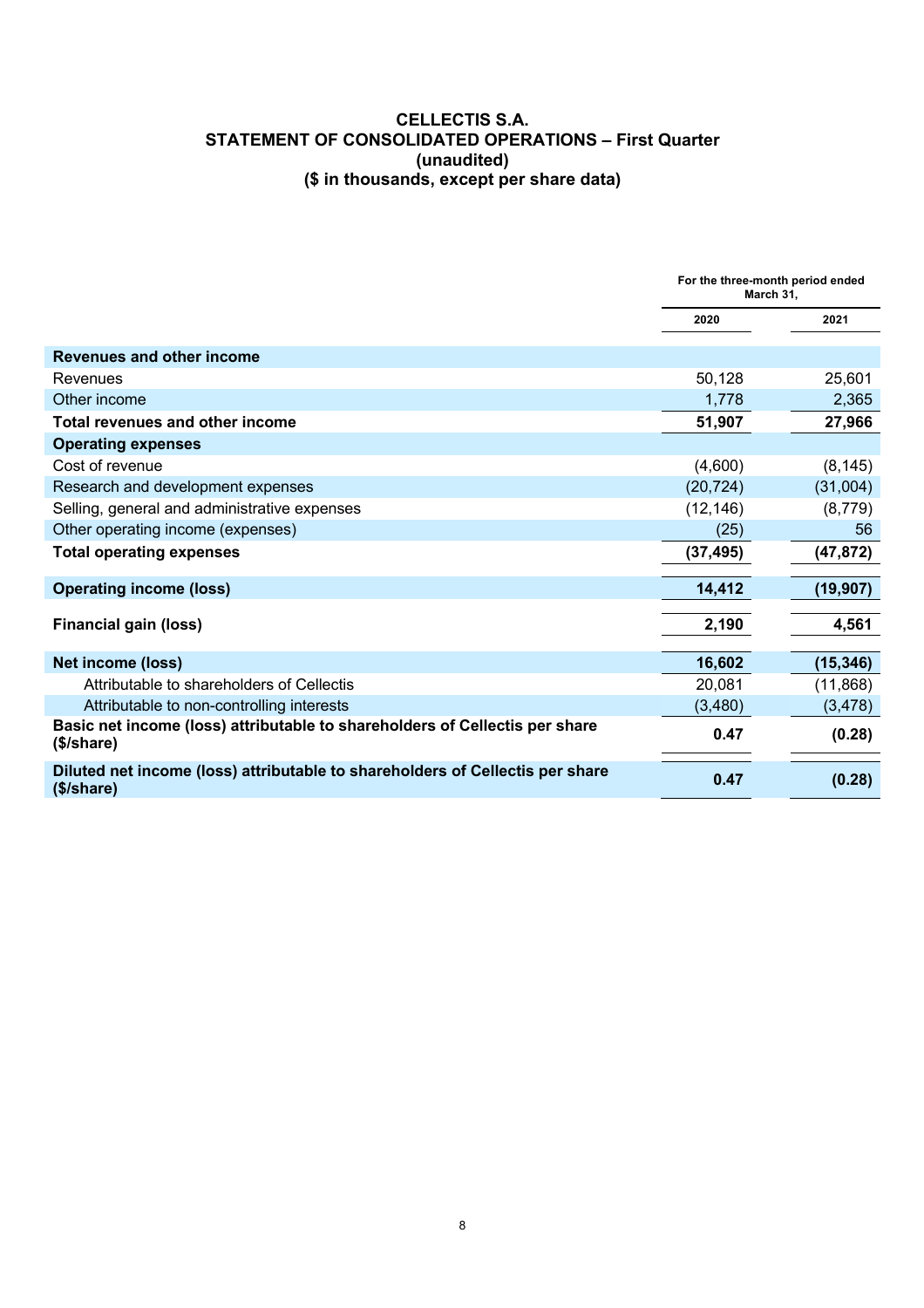# **CELLECTIS S.A.**

# **DETAILS OF KEY PERFORMANCE INDICATORS BY REPORTABLE SEGMENTS – First Quarter (unaudited) - (\$ in thousands)**

| For the three-month period ended<br>March 31, 2020                                  |               |                     | For the three-month period ended<br>March 31, 2021 |               |                     |                                 |
|-------------------------------------------------------------------------------------|---------------|---------------------|----------------------------------------------------|---------------|---------------------|---------------------------------|
| <b>S</b> in thousands                                                               | <b>Plants</b> | <b>Therapeutics</b> | Total<br>reportable<br>segments                    | <b>Plants</b> | <b>Therapeutics</b> | Total<br>reportable<br>segments |
| External revenues                                                                   | 2,377         | 47,751              | 50,128                                             | 4,988         | 20,613              | 25,601                          |
| External other income                                                               |               | 1,778               | 1,778                                              |               | 2,365               | 2,365                           |
| <b>External revenues and other income</b>                                           | 2,377         | 49,530              | 51,907                                             | 4,988         | 22,978              | 27,966                          |
| Cost of revenue                                                                     | (3,879)       | (720)               | (4,600)                                            | (7,369)       | (776)               | (8,145)                         |
| Research and development expenses                                                   | (2,633)       | (18,091)            | (20, 724)                                          | (3,025)       | (27,979)            | (31,004)                        |
| Selling, general and administrative expenses                                        | (6, 464)      | (5,682)             | (12, 146)                                          | (4,118)       | (4,660)             | (8,779)                         |
| Other operating income and expenses                                                 | (20)          | (5)                 | (25)                                               | (24)          | 80                  | 56                              |
| <b>Total operating expenses</b>                                                     | (12,996)      | (24, 497)           | (37, 495)                                          | (14, 536)     | (33, 336)           | (47, 872)                       |
| <b>Operating income (loss) before tax</b>                                           | (10,619)      | 25,032              | 14,412                                             | (9,548)       | (10, 358)           | (19,907)                        |
| Financial gain (loss)                                                               | (334)         | 2,523               | 2,190                                              | (290)         | 4,851               | 4,561                           |
| Net income (loss)                                                                   | (10, 953)     | 27,555              | 16,602                                             | (9, 839)      | (5,507)             | (15,346)                        |
| Non controlling interests                                                           | 3,480         |                     | 3,480                                              | 3,478         |                     | 3,478                           |
| Net income (loss) attributable to shareholders of Cellectis                         | (7, 473)      | 27,555              | 20,081                                             | (6,361)       | (5,507)             | (11, 868)                       |
| R&D non-cash stock-based expense attributable to<br>shareholder of Cellectis        | (90)          | 2,274               | 2,185                                              | 262           | 1,305               | 1,567                           |
| SG&A non-cash stock-based expense attributable to<br>shareholder of Cellectis       | 747           | 1,087               | 1,834                                              | (1,295)       | 323                 | (973)                           |
| Adjustment of share-based compensation attributable to<br>shareholders of Cellectis | 657           | 3,361               | 4,019                                              | (1,033)       | 1,628               | 595                             |
| Adjusted net income (loss) attributable to shareholders<br>of Cellectis             | (6, 817)      | 30,917              | 24,100                                             | (7, 394)      | (3,879)             | (11, 273)                       |
| Depreciation and amortization                                                       | (490)         | (1, 555)            | (2,045)                                            | (604)         | (3,186)             | (3,791)                         |
| Additions to tangible and intangible assets                                         | 148           | 13,828              | 13,975                                             | 268           | 6,332               | 6,601                           |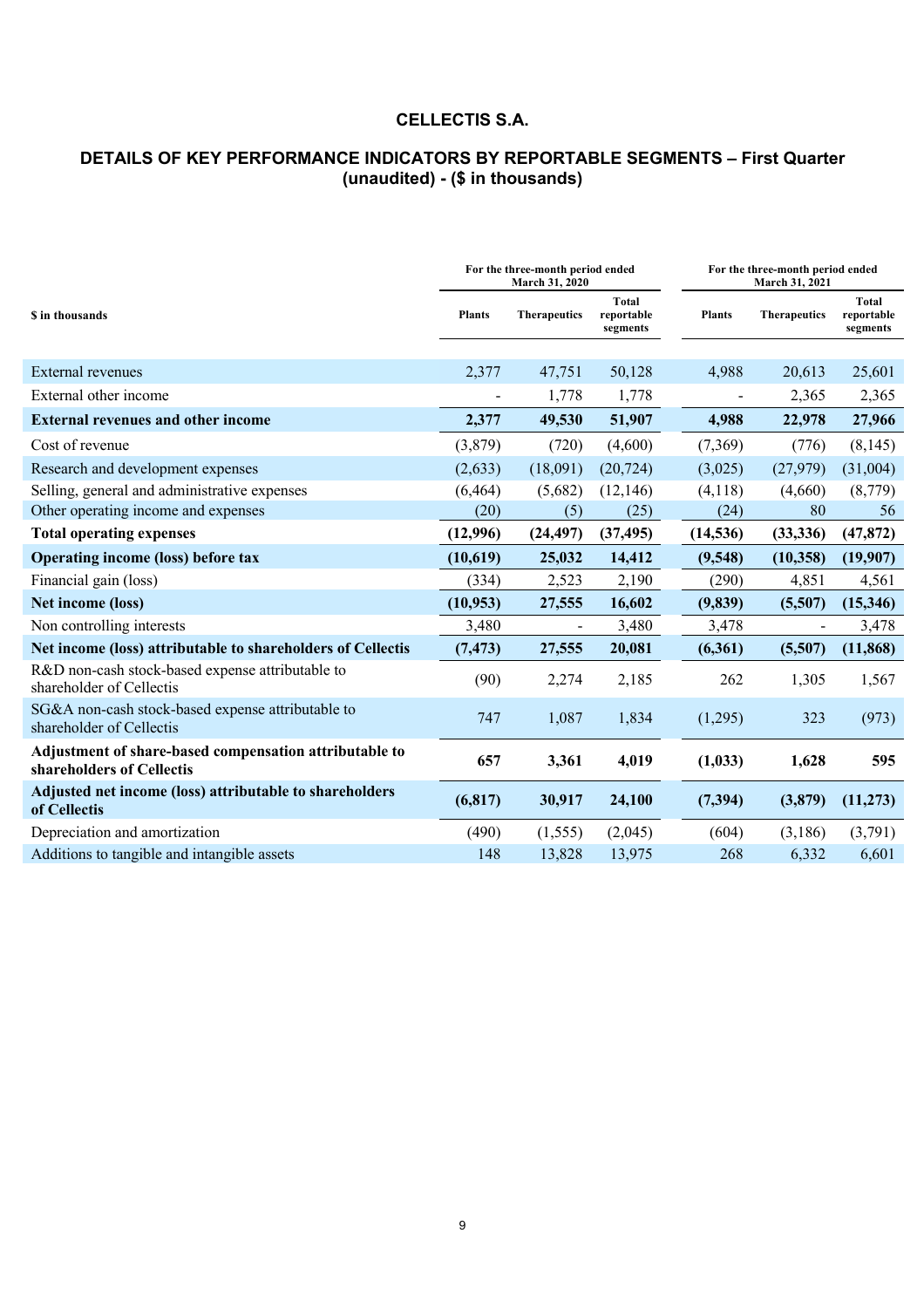#### **Note Regarding Use of Non-IFRS Financial Measures**

Cellectis S.A. presents adjusted net income (loss) attributable to shareholders of Cellectis in this press release. Adjusted net income (loss) attributable to shareholders of Cellectis is not a measure calculated in accordance with IFRS. We have included in this press release a reconciliation of this figure to Net income (loss) attributable to shareholders of Cellectis, which is the most directly comparable financial measure calculated in accordance with IFRS. Because adjusted net income (loss) attributable to shareholders of Cellectis excludes Non-cash stock-based compensation expense—a non-cash expense, we believe that this financial measure, when considered together with our IFRS financial statements, can enhance an overall understanding of Cellectis' financial performance. Moreover, our management views the Company's operations, and manages its business, based, in part, on this financial measure. In particular, we believe that the elimination of Non-cash stock-based expenses from Net income (loss) attributable to shareholders of Cellectis can provide a useful measure for period-to-period comparisons of our core businesses. Our use of adjusted net income (loss) attributable to shareholders of Cellectis has limitations as an analytical tool, and you should not consider it in isolation or as a substitute for analysis of our financial results as reported under IFRS. Some of these limitations are: (a) other companies, including companies in our industry which use similar stock-based compensation, may address the impact of Non-cash stockbased compensation expense differently; and (b) other companies may report adjusted net income (loss) attributable to shareholders or similarly titled measures but calculate them differently, which reduces their usefulness as a comparative measure. Because of these and other limitations, you should consider adjusted net income (loss) attributable to shareholders of Cellectis alongside our IFRS financial results, including Net income (loss) attributable to shareholders of Cellectis.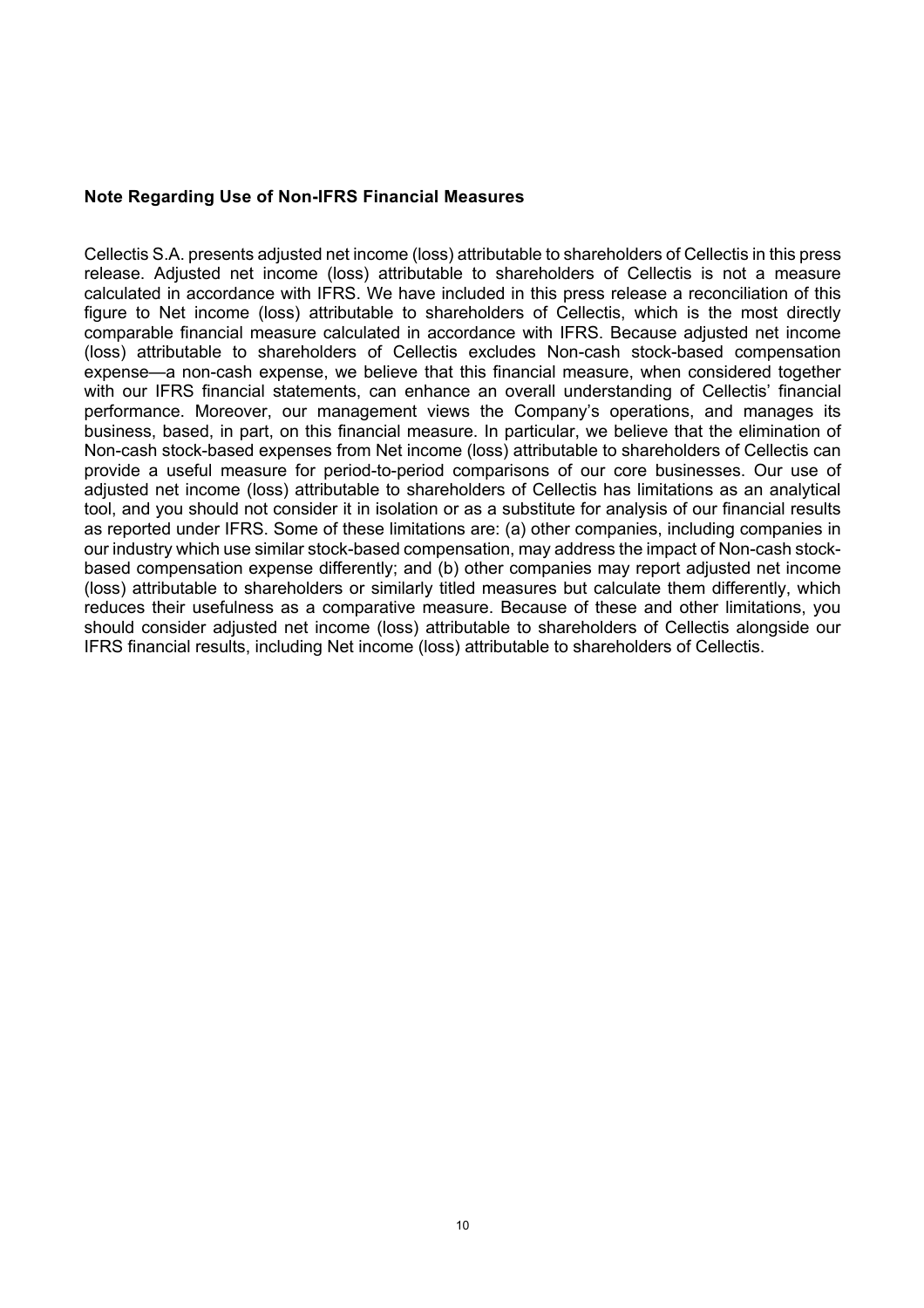## **RECONCILIATION OF IFRS TO NON-IFRS NET INCOME – First Quarter (unaudited) (\$ in thousands, except per share data)**

|                                                                                                       | For the three-month period ended March 31, |            |  |
|-------------------------------------------------------------------------------------------------------|--------------------------------------------|------------|--|
|                                                                                                       | 2020                                       | 2021       |  |
| Net income (loss) attributable to shareholders of Cellectis                                           | 20,081                                     | (11, 868)  |  |
| Adjustment:<br>Non-cash stock-based compensation expense attributable to<br>shareholders of Cellectis | 4,019                                      | 595        |  |
| Adjusted net income (loss) attributable to shareholders of Cellectis                                  | 24,100                                     | (11, 273)  |  |
| Basic Adjusted net income (loss) attributable to shareholders of<br>Cellectis (\$/share)              | 0.57                                       | (0.26)     |  |
| Weighted average number of outstanding shares, basic (units) (1)                                      | 42,465,669                                 | 42,866,517 |  |
| Diluted Adjusted net income (loss) attributable to shareholders of<br>Cellectis (\$/share) (1)        | 0.57                                       | (0.26)     |  |
| Weighted average number of outstanding shares, diluted (units) (1)                                    | 42,498,423                                 | 43,461,047 |  |

*(1) When we have adjusted net loss, in accordance with IFRS, we use the Weighted average number of outstanding shares, basic to compute the Diluted adjusted net income (loss) attributable to shareholders of Cellectis (\$/share). When we have adjusted net income, in accordance with IFRS, we use the Weighted average number of outstanding shares, diluted to compute the Diluted adjusted net income (loss) attributable to shareholders of Cellectis (\$/share)*